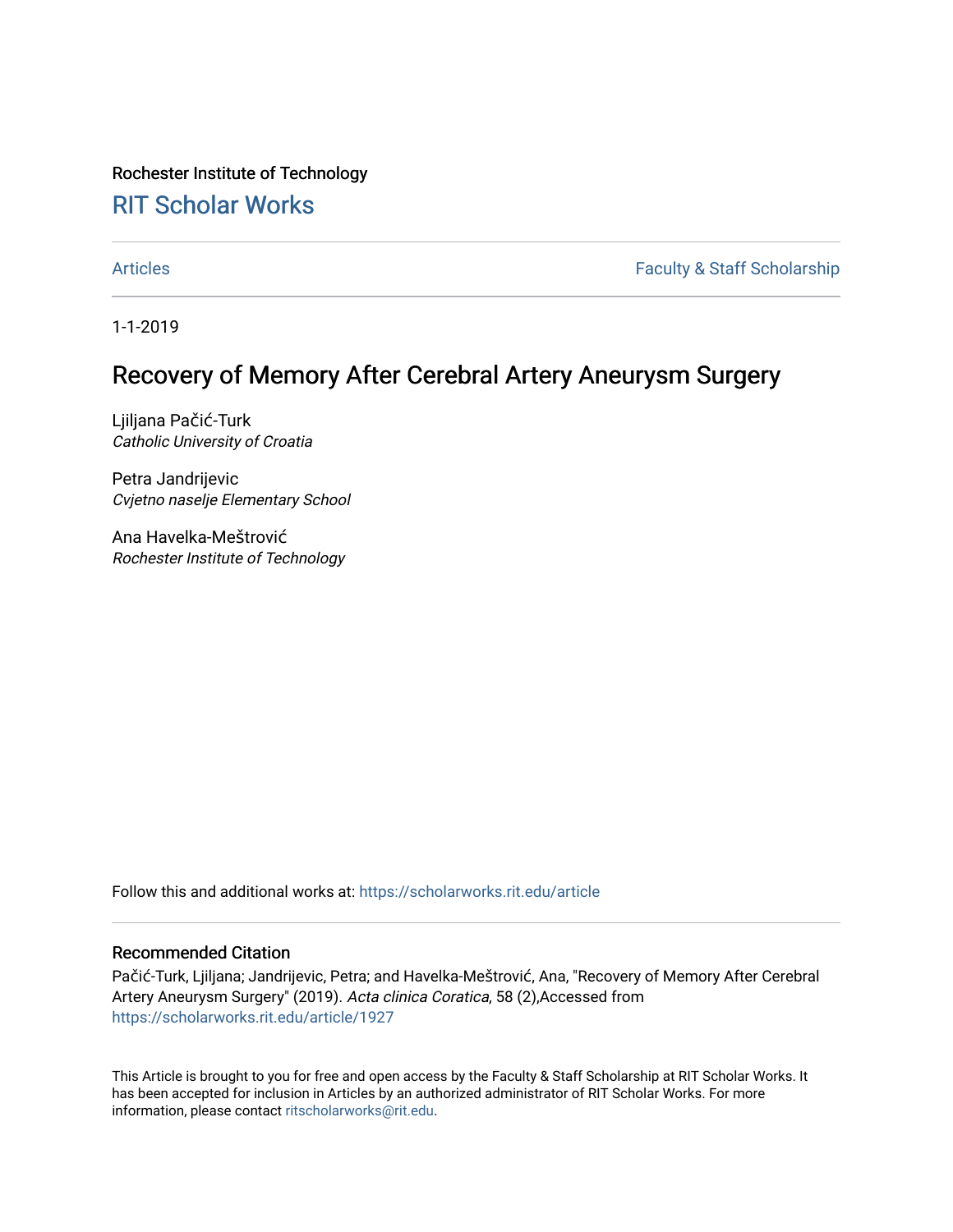# RECOVERY OF MEMORY AFTER CEREBRAL ARTERY ANEURYSM SURGERY

Ljiljana Pačić-Turk<sup>1</sup>, Petra Jandrijević<sup>2</sup> and Ana Havelka-Meštrović<sup>3</sup>

1 Department of Psychology, Catholic University of Croatia, Zagreb, Croatia; 2 Cvjetno naselje Elementary School, Zagreb, Croatia; 3 Rochester Institute of Technology Croatia, Zagreb, Croatia

SUMMARY – The principal study objective was to define whether memory deficits (numerical, working, verbal-mechanical, verbal-logical and visual memory) occurred in patients submitted to surgery for brain artery aneurysm and whether significant recovery of memory took place with time. The study sample included 92 patients, i.e. 35 (38%) male and 57 (62%) female patients aged 27 to 76 years. Neuropsychological testing was conducted at Zagreb University Hospital Centre, Department of Neurosurgery, from 1998 to 2012, in two time intervals: first within 11 months following surgery, and then 12 to 48 months after surgery. The obtained results showed that verbal-mechanical, verballogical, and visual memory deficits were present in the first testing interval. In the second testing, the verbal-logical and visual memory deficits were still present, while the tests of verbal-mechanical memory showed deficits in capacity and learning curve, but the results for short- and long-term memory were within the normal ranges. Neither the first nor the second testing showed deficits of numerical and working memory. Based on our results, we can conclude that long-term verbal-mechanical and visual short- and long-term memory had recovered to a statistically significant level, whereas other types of memory showed no significant recovery.

Key words: *Intracranial aneurysm – surgery; Memory, short-term; Memory, long-term; Memory disorders; Recovery of function; Croatia*

#### **Introduction**

The consequences of cerebrovascular diseases are manifested in cognitive and conative, as well as in motor functioning of an individual and significantly affect the patient's quality of life. After the surgery, many patients cannot return to their jobs and completely depend on other people's assistance, thus causing social problems in their living environment<sup>1</sup>. The incidence of cerebral aneurysm ranges from 10 to 16 *per* 100 0002 , while deficits of mental functions usually occur as a consequence of subarachnoid hemorrhage (SAH) caused by ruptured aneurysm3 . According to Halligan *et al*. 4 , the objective of neuropsychological evaluation is

Correspondence to: *Assist. Prof. Ljiljana Pačić-Turk, PhD*, Department of Psychology, Catholic University of Croatia, Ilica 242, HR-10000 Zagreb, Croatia

E-mail: ljpturk@unicath.hr

to identify cognitive, emotional and behavioral sequels of cerebral dysfunctions. Despite satisfactory neurological recovery, the patients often continue to complain of subjective disorder, particularly in terms of memory deficiency, concentration and tiredness. The multiple role of a neuropsychologist among all includes determination of cognitive and conative changes and monitoring the patient's recovery, especially in different stages of neuropsychological rehabilitation<sup>5</sup>. Neuropsychological assessment of patients suspect of memory disorder includes tests of memorizing information obtained through different modalities, visual, auditory and tactile. Each modality is tested by using the tasks of short- and long-term memory<sup>6</sup>. Stenhouse *et al*. 7 state that in patients with SAH resulting from rupture of anterior communicating artery aneurysm (ACoA), the so-called amnesic syndrome occurs quite often and leads to poor social adjustment. These results are in accordance with Okawe *et al*.<sup>8</sup> study results,

Received January 24, 2018, accepted February 19, 2018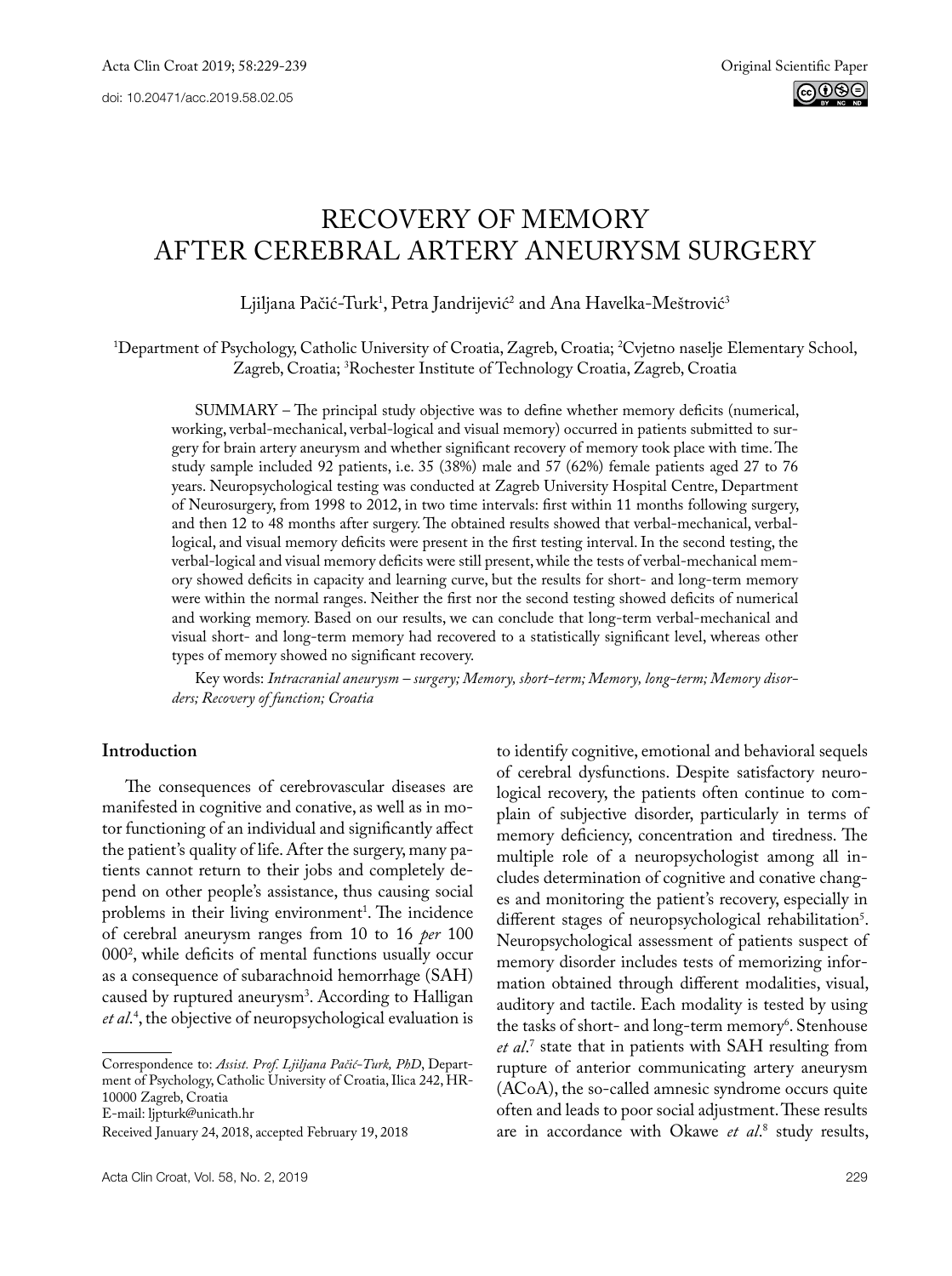showing that patients with ACoA aneurysm and SAH exhibited changes in cognitive functioning and personality. The so-called amnesic syndrome is characterized by amnesia, personality changes, executive function deficits and confabulations<sup>9</sup>. Similarly, Ljunggren *et al*. 10 found significant changes in intellectual functions, memory, visual and spatial abilities, speed and accuracy of perception, and formation of ideas; the consequences could also be seen in social activities, emotional control and mood. Further, Stenhouse *et al*. 7 conducted neuropsychological testing 12-84 months following ACoA aneurysm and the results showed that rupture of aneurysm in the medial brain artery often resulted in disorders of speech, spatial abilities and memory, while the consequences of ACoA aneurysm rupture often led to memory problems and personality changes. A significant number of patients have longterm cognitive deficits after ACoA aneurysm surgery. Fontanella *et al*.<sup>11</sup> also found that the most common deficits occurring after ACoA aneurysm surgery were those related to memory. Although short-term memory can remain intact or only mildly damaged, longterm memory becomes significantly deficient regardless of the deficit referring to verbal or visuospatial information. Also, these patients have poorer results in tests of recollection than in recognition tests.

Haug *et al*. 12 report on the follow up of cognitive functions in patients at 3-, 6- and 12-month intervals after aneurysmal SAH, and their correlation with these time intervals. The results showed that complete cognitive recovery from aneurysmal SAH varied significantly. Three months after SAH, all of the examined cognitive functions showed mild or moderate damage, whereas the majority of cognitive functions improved after one year. The authors further state that motor and psychomotor functions can recover within the first 6 months, while verbal memory shows no recovery at all within these 6 months. Ohue *et al*. 13 assessed mental functions in patients with non-ruptured aneurysm preoperatively and one month following surgery. Their results suggested that neuropsychological outcomes following surgery of non-ruptured brain artery aneurysm were not satisfactory, particularly in view of significant memory deficits occurring after surgery.

Since memory deficits and those of executive functions are among the most commonly found deficits following rupture of ACoA aneurysm, Simard *et al*. 14

studied episodic and semantic memory, and the results showed that patients with poor functioning of the frontal lobe showed significant deficits in free recollection tasks (immediate and postponed).

Tooth *et al*. 15 evaluated 62 patients 12 months after aneurysm surgery and found deficits in a number of tests of intellectual functions, all tests of memory functions and many tests of executive functions. Ørbo *et al*. 16 confirmed severe deficits in memory, executive functions and speed of processing. Almost identical results were obtained by Al-Khindi *et al*. 17 in their meta-analysis of long-term consequences of aneurysmal SAH related to cognitive functions and everyday living functioning. They analyzed the results of 61 studies conducted in the past 10 years focusing on the effects of aneurysmal SAH and confirming severe memory (approximately 60%), executive functions (up to 75%) and speech (up to 75%) deficits. Intelligence tests show no significant deterioration after SAH, but indicate the possibility of false-negative finding mostly due to the significant lack of sensitivity of the tests available18. However, Otawara *et al*. 19 carried out a study that included assessment of cognitive functioning of patients before and after surgery of non-ruptured intracranial aneurysm and report opposite results; the patients did not develop any cognitive disorders after operative procedure.

The objective of our study was to investigate memory deficits and the course of its recovery in Croatian patients operated for brain aneurysms at Department of Neurosurgery, Zagreb University Hospital Centre. The principal objective of our study was to find out whether memory deficits (numerical, working, verbalmechanical, verbal-logical and visual) occurred within the first 11 months and then from 12 to 48 months after SAH and surgery of brain artery aneurysms, and also whether the functions recovered with time, i.e. whether these memory deficits diminished with time.

# **Subjects and Methods**

## *Subjects*

The study included 92 patients, 35 (38%) male and 57 (62%) female patients. Neuropsychological testing was carried out in the period from 1998 to 2012 at Department of Neurosurgery, Zagreb University Hospital Centre. Exclusion criteria were pre-morbid dis-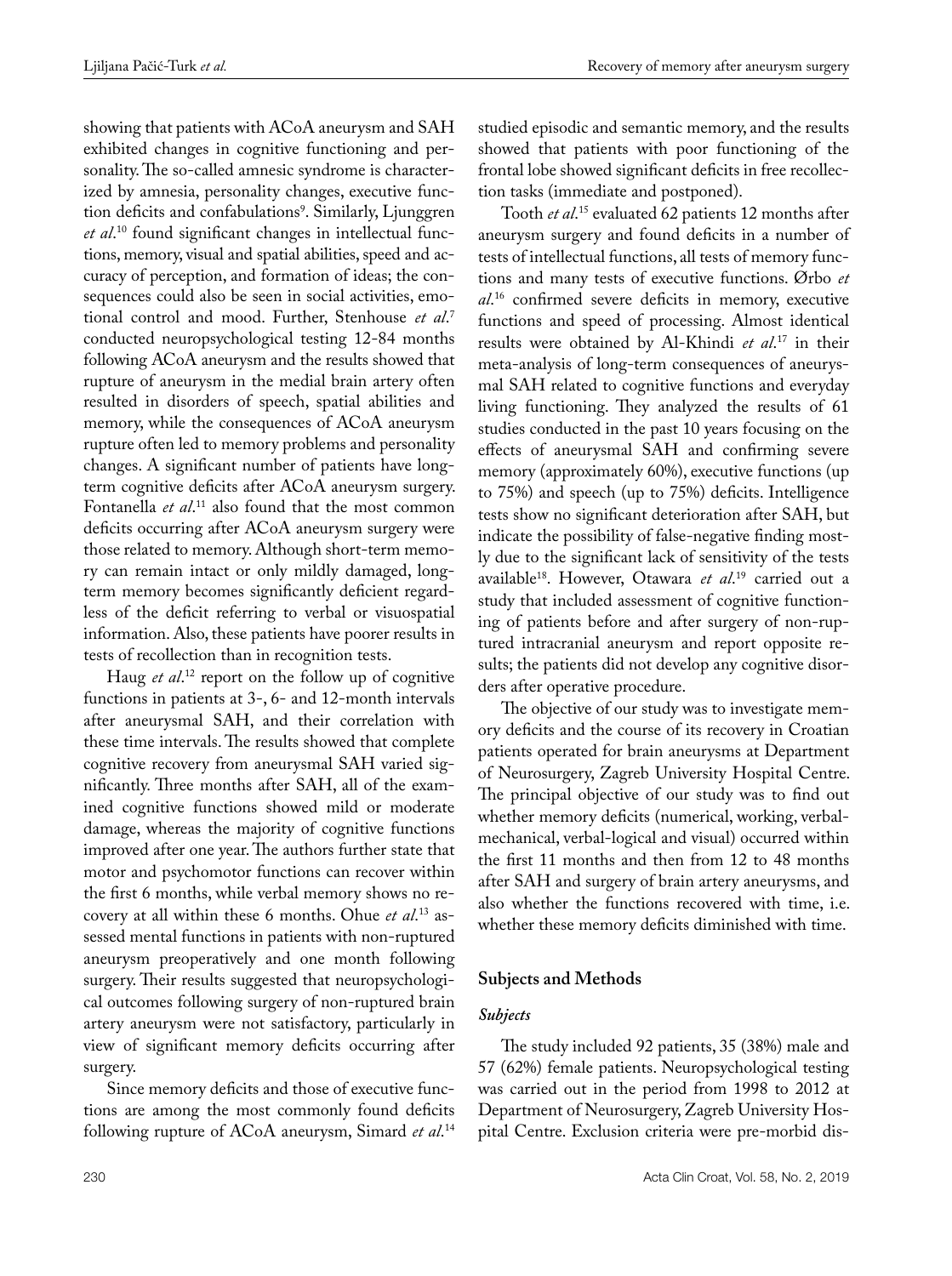| Table 1. Study participants according to types of brain |  |
|---------------------------------------------------------|--|
| aneurysm surgery                                        |  |

| Number of  | One operation            | 83 |
|------------|--------------------------|----|
| operations | Two operations           | 5  |
|            | More than two operations | 3  |
| Brain      | Left                     | 44 |
| hemisphere | Right                    | 32 |
|            | Left and right           | 15 |
| Number of  | One aneurysm             | 77 |
| aneurysms  | Multiple aneurysms       | 15 |

f = frequency

*Table 2. Study participants according to aneurysm location*

| Aneurysm location | f  | Male(n) | Female (n) |
|-------------------|----|---------|------------|
| <b>ACoA</b>       | 33 | 13      | 20         |
| <b>ACA</b>        |    |         |            |
| <b>ACM</b>        | 26 | 11      | 15         |
| <b>ACI</b>        | 9  | 3       | 6          |
| AB                |    | 0       |            |
| Other             |    | 2       |            |
| Multiple arteries | 15 |         | 10         |

 $f = frequency$ ;  $ACoA = anterior$  communicating artery aneurysm; ACA = anterior artery aneurysm; ACM = medial artery aneurysm; ACI = internal carotid artery aneurysm; AB = basilar artery aneurysm

orders related to central nervous system diseases with lesions to the central nervous system or requiring psychiatric therapy. Patient age ranged from 27 to 76 years (M=46.72, sd=9.318). The majority of patients were right-handed (n=82) and only three patients were lefthanded. Average education was 12 years (M<sub>years of school</sub> =11.76; sd=2.727); most patients had completed secondary education (high school level), 13% had only elementary school, 22% had higher education, while 5% had no school.

As for the number of aneurysms, 77 patients had only one aneurysm and 15 patients had multiple aneurysms; 83 patients had only one surgery, five patients were submitted to two surgical procedures, and three patients had more than two surgeries. Detailed information on the number of surgeries for aneurysm is presented in Table 1. The majority of patients had aneurysms in either left (n=44) or right (n=32) brain

hemisphere, while 15 patients had aneurysms in both hemispheres. The aneurysms were usually located in one of the 5 arteries (anterior communicating artery aneurysm, ACoA; anterior artery aneurysm, ACA; medial artery aneurysm, ACM; internal carotid artery aneurysm, ACI; and basilar artery aneurysm, AB), some were located in more than one artery or even in those that were not specifically mentioned. These data are presented in Table 2.

#### *Instruments*

The following types of memory were investigated: numerical memory or memory of numbers, working memory or repeating numbers backwards, verbal-mechanical memory or memory of a list of words, verballogical memory or memory of stories, and visual memory or memory of pictures. These types of memory were assessed by the following tests: Wechsler Memory Scale (WMS), Auditory-Verbal Learning Test (AVLT) and Rey Complex Figure Test (RCFT).

a) Wechsler Memory Scale (WMS)

Numerical memory or memory of numbers was assessed by numerical memory subtest that is part of the WMS*,* and it consists of forward and backward repeating of numbers. Forward repeating of numbers is a measure of numerical memory, while repeating the numbers backwards is a measure of working memory. Maximum possible score in forward memorizing numbers is 9, and 8 for backward memorizing. Total score equals the sum of forward and backward number memorizing scores. In our study, the numerical and working memory results were presented and analyzed separately.

Verbal-logical memory is measured by the WMS subtest of logical recalling*.* The subtest contains two short stories and a defined number of points (score) is given to each separate unit of the story. A maximum number of points is 20. In our study, only one story was read and patients were asked to retell the story immediately upon its reading (short-term memory) and at the end of neuropsychological assessment (long-term memory).

b) Verbal-mechanical memory was assessed by the Auditory-Verbal Learning Test (AVLT)*,* meant for evaluation of short-term memory, learning curve, learning and memorizing strategies, retroactive and proactive interference, and long-term memory. The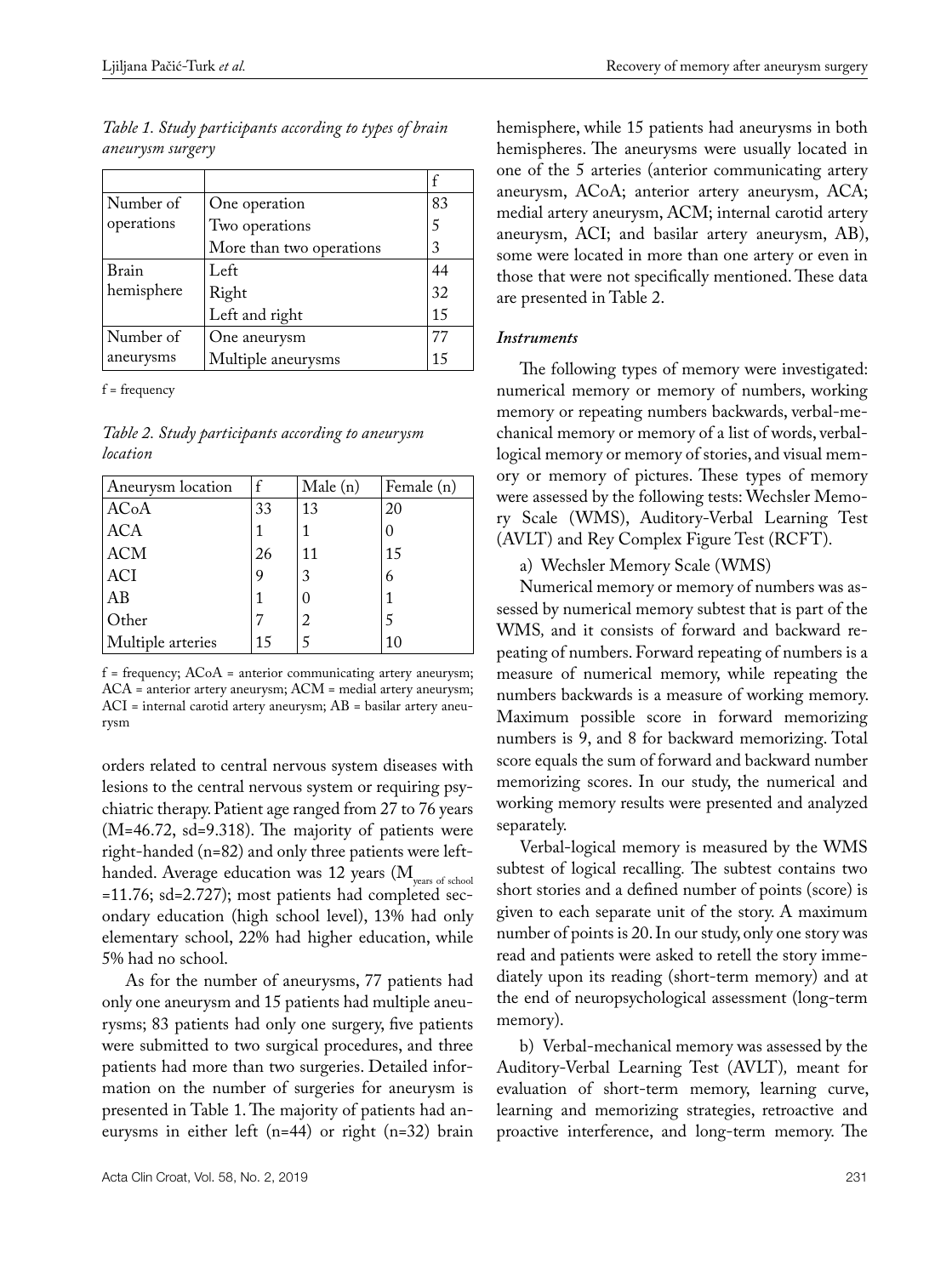test contains two lists of 15 words. The study participant is verbally presented list A for five times and after each presentation he/she is asked to repeat all the words he/she can remember. The results obtained after reading the fifth list indicates memory capacity, and the results from 1 to 5 repetitions show the learning curve. The sixth and seventh repetitions are the measure of short-term and long-term memory, respectively. The result for each word reproduction is total number of repeated words in a given trial period.

c) Visual memory, or memorizing pictures is measured by the Rey Complex Figure Test (RCFT). The RCFT is [neuropsychological assessment](https://en.wikipedia.org/wiki/Neuropsychological_assessment) in which the subjects are asked to reproduce a complicated line drawing, first by copying it freehand (recognition), and then drawing from memory (recall). Many different cognitive abilities are needed for correct performance, and the test therefore permits evaluation of different functions such as attention, planning, working memory, but mostly [visuospatial abilities](https://en.wikipedia.org/wiki/Spatial-temporal_reasoning) and visual memory, i.e. visual short-term memory (immediate recall) and visual long-term memory (delayed recall). The RCFT contains 4 tasks: copying, short- and long-term memorizing, and recognition. Of the test results obtained, only data on short-term and long-term memory were taken into consideration, i.e. results for the  $2<sup>nd</sup>$  and  $3<sup>rd</sup>$ task according to the number of points achieved.

#### *Procedure*

The study was conducted at Department of Neurosurgery, Zagreb University Hospital Centre, during the 1998-2012 period. The first neuropsychological testing took place within 1-11 months following surgery, and the second one within 12-48 months after surgery. Neuropsychological assessment was carried out by an experienced psychologist and included clinical interview and neuropsychological tests described above.

## *Statistics*

Windows package for statistics was used on data analysis. Descriptive statistics was applied in general and t-test for dependent samples for statistical significance of difference of the results obtained in the two testing periods. The normality of distribution was tested by Kolmogorov-Smirnov test and normal distribution was obtained for all variables.

### **Results**

The first objective of the study was to define whether there were deficits in numerical, working, verbalmechanical (capacity, learning curve, short- and longterm), verbal-logical (short- and long-term) and visual memory (short- and long-term) in a time span of up to 11 months and 12-48 months following surgery for brain artery aneurysm. Study results are shown in Table 3.

A result of 6 repeated numbers forwardly is considered to be within normal achievement, whereas a result of 5 repeated numbers is accepted as being on the lower border of normal according to Lezak<sup>20</sup>. During the 1<sup>st</sup> testing period, the patients achieved a mean result of 5.89 numbers  $(M_1=5.89; sd_1=1.080)$ , whereas on the  $2<sup>nd</sup>$  testing the mean result was 5.87 (M<sub>2</sub>=5.87;  $sd_2$ =1.132). These results revealed that in this test there were no significant deviations from what was expected. Regarding repetition of numbers backward, the result was 4 in both testing periods  $(M_1=4.01; sd_1=0.957;$  $M_2$ =4.15; sd<sub>2</sub>=0.982), which is considered as a lower border of normal for this test. Gross result of 4 or 5 is generally considered normal for healthy population according to Lezak<sup>20</sup>, particularly in view of the average age of our study participants of 47 years. Based on the results shown in Table 3 concerning numerical and working memory in our study participants, it may be concluded that there was no significant deficit in either numerical or working memory in both testing periods. As for the verbal-mechanical memory test in the first trial of reproducing, which indicates initial learning, healthy individuals remember a mean of 6.3 to 7.8 words<sup>20</sup>. The results shown in Table 3 indicate that the group of patients in the first testing period achieved a score belonging to the lower border of average  $(M_1=6.34; sd_1=1.842)$ , whereas on second testing they scored lower than average  $(M_2=5.77; sd_2=1.132)$ . Each subsequent repetition, i.e. learning, should result in a greater number of reproduced words, and this is clearly visible in the results of patients who on the 1<sup>st</sup> and 2<sup>nd</sup> testing showed an increased number of reproduced words from first to fifth trial (Table 3); in the fifth trial, it also indicates the capacity of memory. Figure 1 presents comparison of learning curves on the 1<sup>st</sup> and 2<sup>nd</sup> testing and the expected results according to norms. It is seen that our patients had poorer scores than expected at each subsequent repetition trial, except for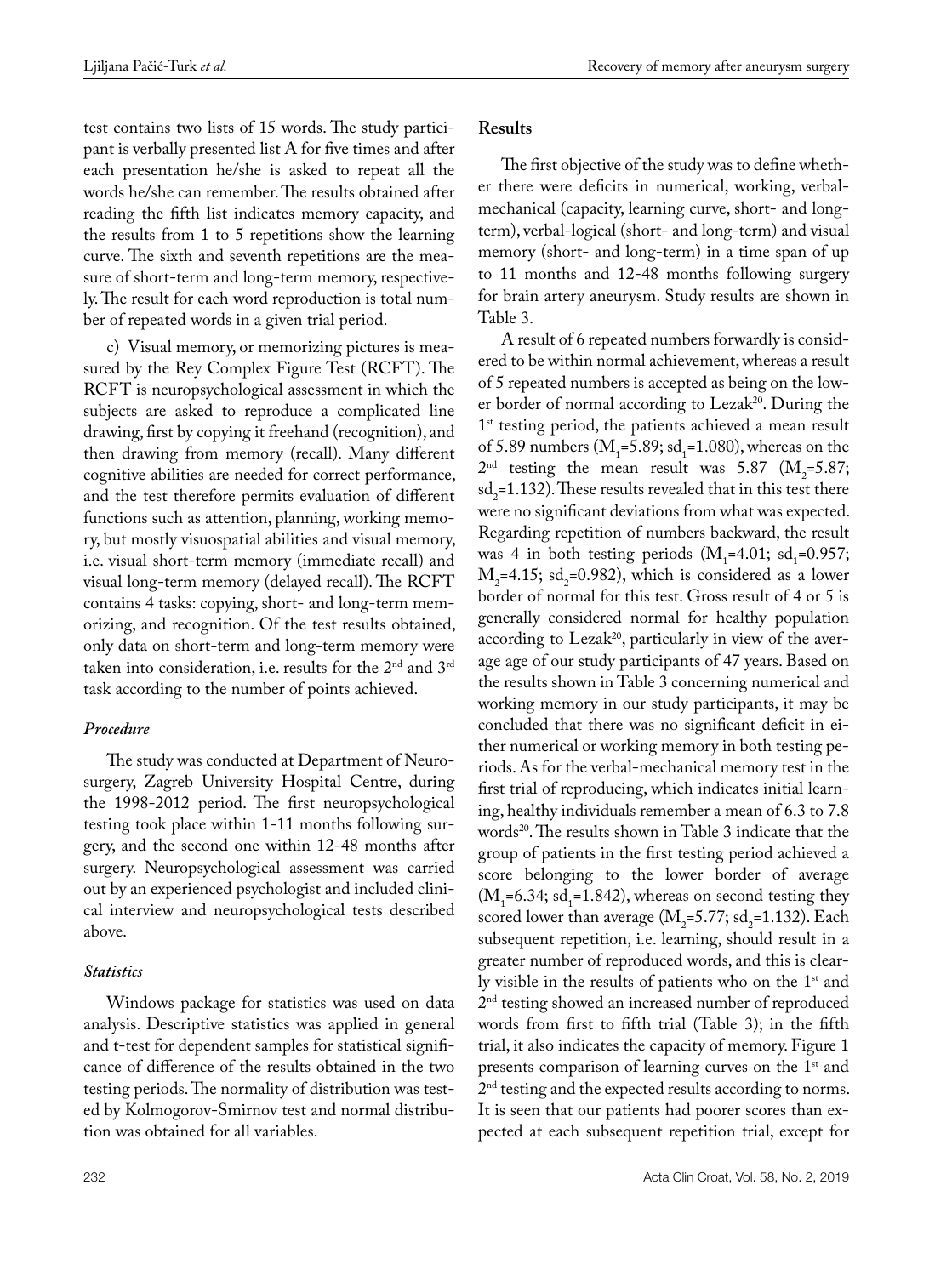|                          |                   | $1st$ testing |       | $2nd$ testing |             |       |           |
|--------------------------|-------------------|---------------|-------|---------------|-------------|-------|-----------|
| Type of memory           |                   | n             | М     | <b>SD</b>     | $\mathbf n$ | М     | <b>SD</b> |
| Numerical memory         |                   | 85            | 5.89  | 1.080         | 85          | 5.87  | 1.132     |
| Working memory           |                   | 85            | 4.01  | 0.957         | 85          | 4.15  | 0.982     |
| Verbal-mechanical memory | AVLT1             | 44            | 6.34  | 1.842         | 44          | 5.77  | 1.553     |
|                          | AVLT <sub>2</sub> | 44            | 7.98  | 2.267         | 44          | 8.11  | 2.254     |
|                          | AVLT3             | 44            | 9.23  | 2.458         | 44          | 9.05  | 2.477     |
|                          | AVLT4             | 44            | 10.09 | 2.361         | 44          | 10.30 | 2.792     |
|                          | AVLT5             | 44            | 10.45 | 3.038         | 44          | 10.45 | 2.984     |
|                          | AVLT6             | 44            | 7.52  | 4.003         | 44          | 8.05  | 4.176     |
|                          | AVLT7             | 44            | 7.00  | 4.477         | 44          | 7.82  | 4.282     |
| Verbal-logical memory    | Short-term        | 89            | 8.506 | 3.392         | 89          | 9.067 | 3.233     |
|                          | Long-term         | 70            | 7.00  | 4.107         | 70          | 7.586 | 3.824     |
| Visual memory            | Short-term        | 56            | 17.83 | 7.175         | 56          | 21.09 | 7.976     |
|                          | Long-term         | 56            | 15.99 | 7.086         | 56          | 19.19 | 7.797     |

*Table 3. Descriptive statistics for numerical, working, verbal-mechanical, verbal-logical and visual memory following surgery for brain artery aneurysm on 1st and 2nd testing*

1<sup>st</sup> testing = time span up to 11 months following surgery;  $2^{nd}$  testing = time span from 12 to 48 months following surgery; AVLT = Audio Verbal Learning Test

16

the  $1<sup>st</sup>$  testing period during the first repetition trial. A positive fact is that the study participants managed to learn (memorize) 5 items from first to fifth repetition, which means that learning still existed but with a deficient capacity.

In the fifth trial of reproducing, healthy individuals reproduce correctly 12 to 14 words on average<sup>20</sup>. Our study participants had almost the same result on the  $1<sup>st</sup>$  and  $2<sup>nd</sup>$  testings, i.e. they had 11 repeated words at a relatively great standard deviation  $(M_{12}=10.45)$ ;  $sd_1 = 3.038$ ,  $sd_2 = 2.984$ ); such a result led to a conclusion that there was a mild deficit in the capacity of memory.

In the sixth trial, healthy individuals usually repeat two words less than in the fifth trial, i.e. they reproduce 10 to 12 words, which is indicative of the capacity of short-term verbal-mechanical memory. Our study participants reproduced a mean of 7.52 words in the  $1<sup>st</sup>$ testing  $(M_1=7.52; sd_1=4.003)$ , i.e. they forgot 3 of 11 memorized words on average, which indicates a deficit of short-term memory; long-term repetition ranged up to 7 words  $(M_1=7.00; sd_1=4.477)$ , indicating deficits in long-term memory. In the  $2<sup>nd</sup>$  testing, short-term memorizing reached 8.05 words  $(M_2=8.05; sd_2=4.176)$ , meaning that they forgot a mean of 2.5 words, which is still within the normal curve of forgetting. As for long-term repetition, our patients reproduced a mean



*Fig. 1. Learning curve of patients following artery aneurysm surgery on 1st and 2nd testing compared with expectations according to norms.*

AVLT = Audio Verbal Learning Test

of 7.82 words in the  $2<sup>nd</sup>$  testing period ( $M<sub>2</sub>=7.82$ ;  $sd_2 = 4.282$ ), which is within wider borders of the normal curve since forgetting 3 and more words is considered pathological, i.e. indicating long-term memory deficits (namely, of the 10.45 memorized words, our patients repeated a mean of 7.82 words).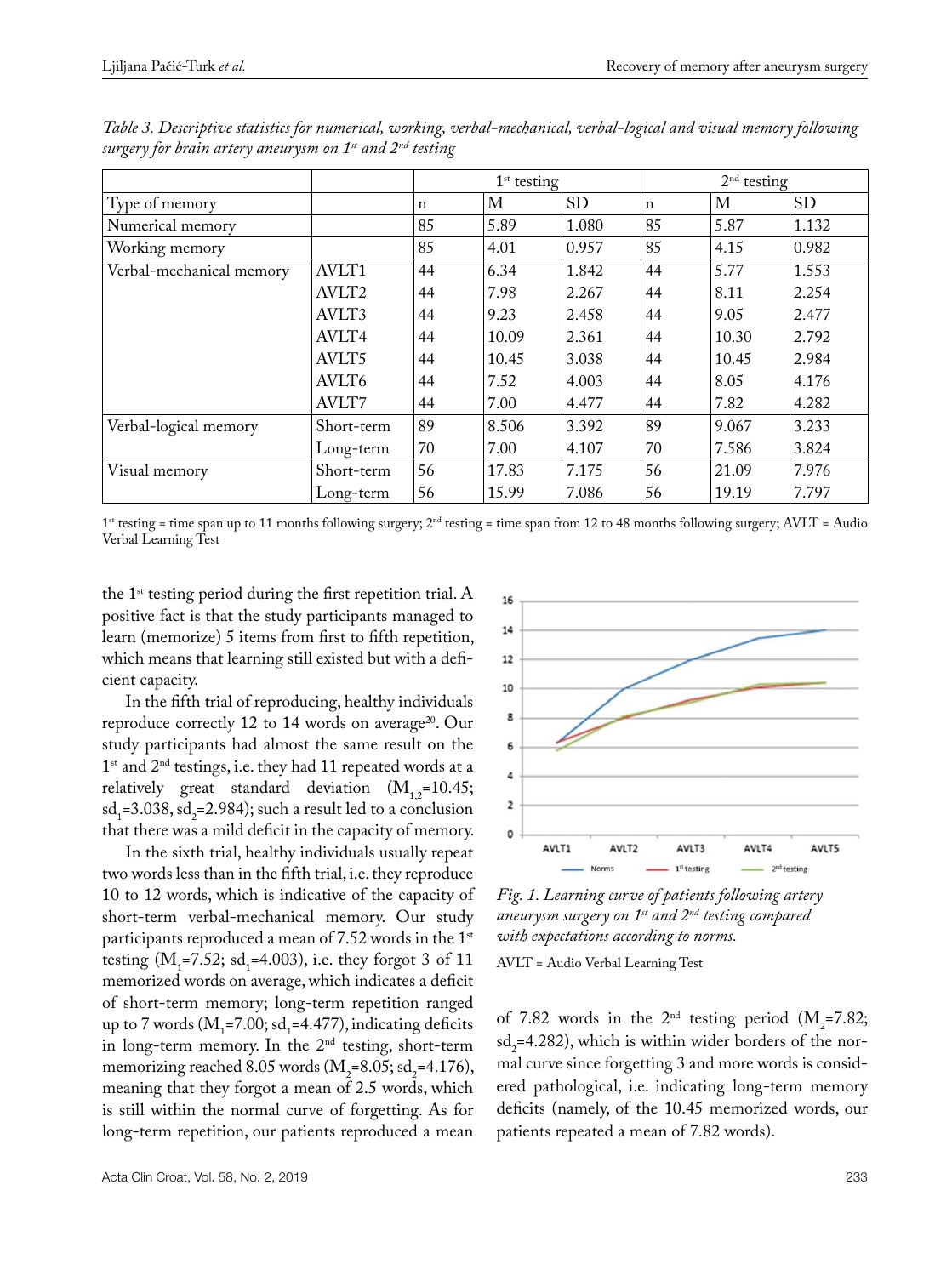$\overline{a}$ 

| Type of memory    |                   | t        | df | р        |
|-------------------|-------------------|----------|----|----------|
| Numerical memory  |                   | 0.253    | 84 | 0.801    |
| Working memory    |                   | $-1.590$ | 84 | 0.116    |
| Verbal-mechanical | <b>AVLT1</b>      | 2.307    | 43 | $0.026*$ |
| memory            | AVLT <sub>2</sub> | $-0.526$ | 43 | 0.602    |
|                   | AVLT3             | 0.759    | 43 | 0.452    |
|                   | AVLT4             | $-0.692$ | 43 | 0.492    |
|                   | AVLT5             | 0.000    | 43 | 1.000    |
|                   | AVLT6             | $-1.319$ | 43 | 0.194    |
|                   | AVLT7             | $-2.196$ | 43 | $0.034*$ |
| Verbal-logical    | Short-term        | $-1.718$ | 88 | 0.090    |
| memory            | Long-term         | $-1.522$ | 69 | 0.132    |
| Visual memory     | Short-term        | $-4.995$ | 55 | $0.000*$ |
|                   | Long-term         | $-4.636$ | 55 | $0.000*$ |

*Table 4. Recovery of memory with time (reduction of deficit)*

\*p<0.05; AVLT = Audio Verbal Learning Test

Based on these results, it can be concluded that verbal-mechanical memory suffered from deficits in terms of diminished capacity and deficits of short- and long-term memory in the  $1<sup>st</sup>$  testing period. In the  $2<sup>nd</sup>$ testing period, the capacity deficits were present and so were poor results for every point of the learning curve; however, the results for short- and long-term memory ranged within wider normal limits.

Verbal-logical memory showed deficits in both testing periods. The minimal number of memorized words for healthy population, i.e. the number that would not be designated as memory deficit, is 10 (50%). In the first testing period, our patients memorized a mean of  $M_{1k}$ =8.506 words at sd<sub>1k</sub>=3.392 in short-term memorizing, and  $M_{1d}$ =7.00 items at  $sd_{1d} = 4.107$  in long-term memorizing. In the  $2<sup>nd</sup>$  testing, short-term memorizing reached a mean of  $M_{2k}$ =9.067 words at sd<sub>2k</sub>=3.233, while the long-term one reached a mean of  $M_{2d}$ =7.586 words at sd<sub>2d</sub>=3.824. These results showed that there were deficits of both short- and long-term verbal-mechanical memory in both testing intervals, although the deficits were less pronounced in second testing.

The results of visual short- and long-term memory in the  $1<sup>st</sup>$  and  $2<sup>nd</sup>$  testing periods are presented in Table 3. The expected results in view of achievements of healthy adults for tasks of immediate recall reach a mean of 23.67 points (Mk=23.67; sdk=4.25), and for the task of postponed recall, or long-term memory, they reach 23.86 points (Md=23.86; sd=4.58), according to Meyers and Meyers<sup>21</sup>. According to Lezak<sup>20</sup>, healthy adults are expected to achieve 22 points on average. In the first testing period, our study participants achieved a mean of 17.83 points  $(M_{1k}=17.83;$  $sd_{1k}=7.157$ ) for tasks of immediate recall, while for tasks of long-term recall they achieved 15.99 points  $(M_{1d}=15.99; sd_{1d}=7.086)$ . In the 2<sup>nd</sup> testing period, the result for tasks of immediate recall was a mean of 21.09 points  $(M_{2k}=21.09; sd_{2k}=7.976)$ , and 19.99 points ( $M_{2d}$ =19.99; sd<sub>2d</sub>=7.797) for tasks of postponed recalling. Comparison of these results and the expected mean revealed that our study participants had visual short- and long-term memory deficits in both testing periods, although the deficits shown in the 2nd testing period were less pronounced.

Another issue addressed in our study was to find out whether recovery of memory functions (diminishing of deficits) takes place with time, particularly on the basis of comparison of the results of neuropsychological evaluation performed in two time periods  $(1<sup>st</sup>)$ and 2nd testing). T-test was used for dependent samples since we were dealing with data on dependent variables during a long-term study. These results are shown in Table 4.

No statistically significant difference was found for tests of numerical and working memory.

Regarding the results of verbal-mechanical memory, a statistically significant difference was found between the  $1^{st}$  and  $2^{nd}$  testing in first and seventh trial of word reproduction. In the first trial of reproducing words, which is an indicator of initial learning, a statistically significant change occurred between the 1<sup>st</sup> and  $2<sup>nd</sup>$  testing (t<sub>1</sub>(43)=2.307; p<0.05), specifically in terms of increased deficit, i.e. in the 2nd testing, study participants reproduced a lower number of words than in the 1<sup>st</sup> testing (M<sub>1,1</sub>=6.34; sd<sub>1,1</sub>=1.842; M<sub>1,2</sub>=5.77; sd<sub>1,2</sub>= 1.533). Also, as previously stated, a statistically significant change occurred in the seventh trial of word reproducing  $(t_7(43)=2.196; p<0.05)$ , in terms of recovery of long-term memory, i.e. study participants reproduced significantly more words in the second testing than in the first one. For the second, third, fourth, fifth and sixth trials of word reproducing, there were no statistically significant differences. There was no statistically significant recovery of verbal-logical short-term  $(t_{k} (88)=1.718; p>0.05)$  and long-term memory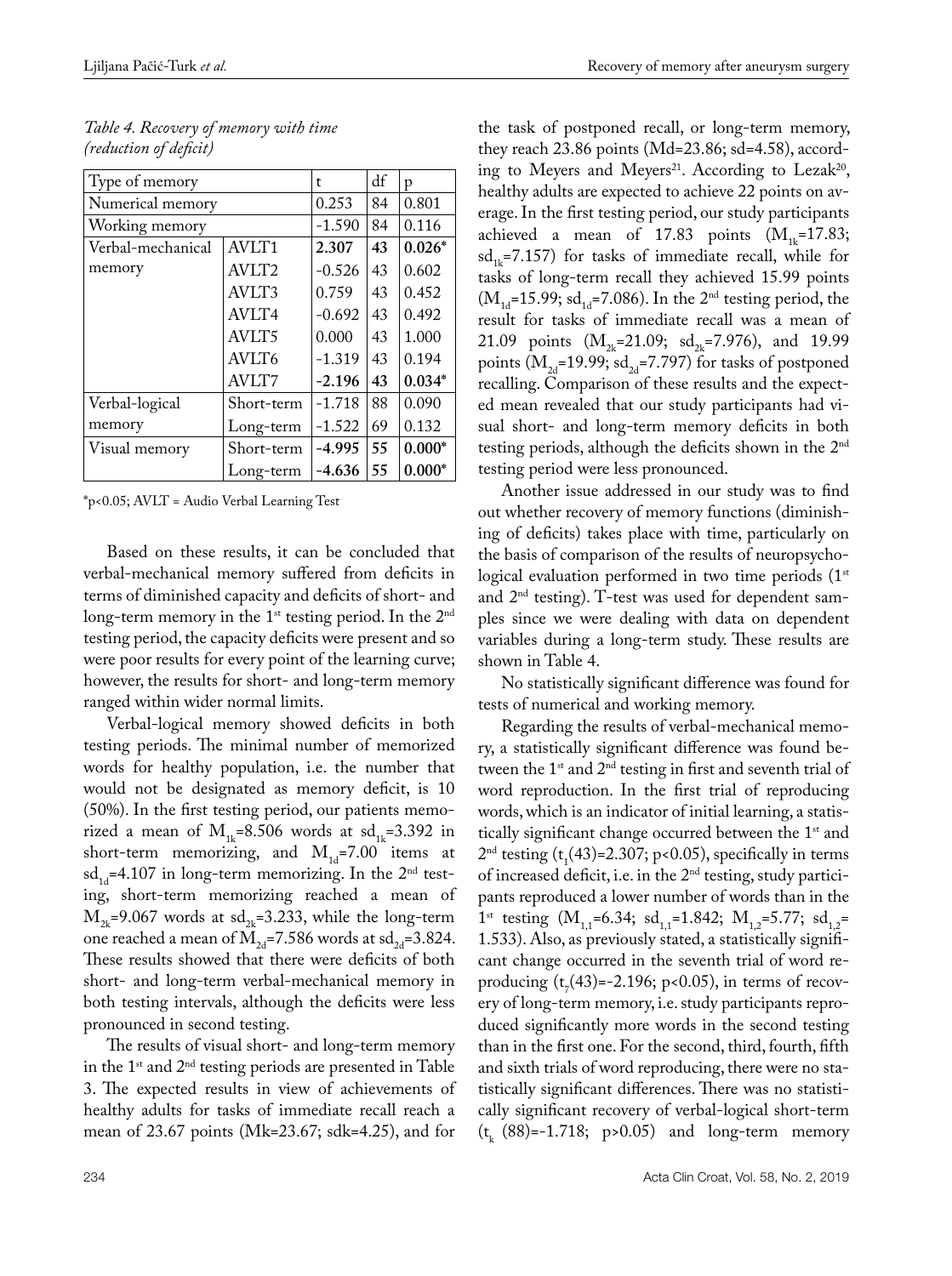$(t<sub>d</sub>(69)=1.522; p>0.05)$  either. However, statistically significant recovery was observed in the function of both short- and long-term visual memory. In visual short-term memory, a statistically significant change occurred (t  $(55)$ =-4.995; p<0.05) in terms of recovery, i.e. the participants achieved better results in the 2nd than in the 1<sup>st</sup> testing. Still, visual short-term memory was shown to be slightly deficient in the 2<sup>nd</sup> testing  $(M_{1k}=17.83; \text{ sd}_{1k}=7.157; M_{2k}=21.09; \text{ sd}_{2k}=7.976).$  As for visual long-term memory, statistically significant recovery was confirmed  $(t(55)=-4.636; p<0.05)$ , i.e. the results were better in the  $2<sup>nd</sup>$  testing, although visual long-term memory remained deficient in the 2<sup>nd</sup> testing ( $M_{1d}$ =15.99; sd<sub>1d</sub>=7.086;  $M_{2d}$ =19.99; sd<sub>2d</sub>=7.797).

#### **Discussion**

Analysis of the results obtained in our study showed that after SAH and surgery for cerebral aneurysm, the patients suffered from deficits in some but not all types of memory. No deficits were found in numerical and working memory either in the first or second testing since the patients achieved average results. Furthermore, the results showed deficits in all aspects of verbal-mechanical memory in the  $1<sup>st</sup>$  testing, whereas in the 2nd testing, recovery of short- and long-term memory was observed; the results obtained were within wider limits of average, i.e. forgetting was no longer present to a significant degree. Short- and long-term verbal-logical memory showed mild deficits in the 1<sup>st</sup> and 2nd testing. The results also showed deficits in visual short- and long-term memory.

Our study results are similar to those obtained in many other studies, indicating that memory deficit in patients after SAH and surgery for brain artery aneurysm presents the most common problem not only to patients but to their family members as well. Laiacona *et al.*22 found significant memory deficits, short-term memory in particular, in 43 patients after surgical treatment of ACoA aneurysm. Ogden *et al.*23 state that even 41% of patients complain of memory problems following cerebral aneurysm surgery, while Fauvage *et al.*24 report on 65% of patients with cognitive deficits, the most frequent ones among which are memory deficits. Rinkel and Algra<sup>25</sup> report that patients most often complain of having problems with short-term memory. Bendel *et al.*26 state that 54% of patients show cognitive deficit after SAH and aneurysm surgery.

Berry *et al.*27 included 48 patients in their study and found that SAH itself was an essential and significant factor in later development of neuropsychological deficiencies. Bottger *et al.*28 studied 30 patients after SAH and ACoA aneurysm surgery, and report on three patient groups: patients with memory deficit as a dominant one; predominant deficit of executive functions; and predominant deficit of attention functions. Otawara *et al.*29 carried out a similar study on 117 patients surgically treated for aneurysmal SAH, and their results showed cognitive function deficit in 73 (62.4%) patients.

Studies of numerical memory indicate that this type of memory is also deficient in patients surgically treated for aneurysm of cerebral artery. Pačić-Turk<sup>30</sup> studied numerical memory functions in the period of 6-12 months following surgery. Numerical memory deficits were present in both testing periods. Fertl *et al.*31 also studied numerical memory and found that deficits of numerical memory existed in 25% of patients; problems with reverse repeating of numbers were more expressed (working memory) than with forward repetition (short-term memory). However, these results are not in accordance with our study results, since our patients achieved average results in both testing periods.

Many authors have on numerous different occasions studied verbal-mechanical memory of patients surgically treated for brain artery aneurysm. Germano *et al.*32 report no statistically significant difference in the results for short-term *versus* long-term verbal-mechanical memory between patients surgically treated for brain artery aneurysm and healthy controls. Opposed to that, Simard *et al.*14 state that a significant number of patients show deficits in tests of verbalmechanical short- and long-term memory. Stefanova *et al.*33 studied patients after ACoA aneurysm surgery and found that they had deficits of verbal-mechanical short- and long-term memory following surgical procedures, which indicates that difficulties were also present in episodic memory when learning word lists.

In the study carried out by Germano *et al*. 32, no deficits of verbal-logical memory were found after surgical treatment of brain artery aneurysm, i.e. no statistically significant difference was found between the results obtained by patients and healthy controls. The same results were obtained by Kubo *et al.*34, stating that deficits of verbal-logical short- and long-term memo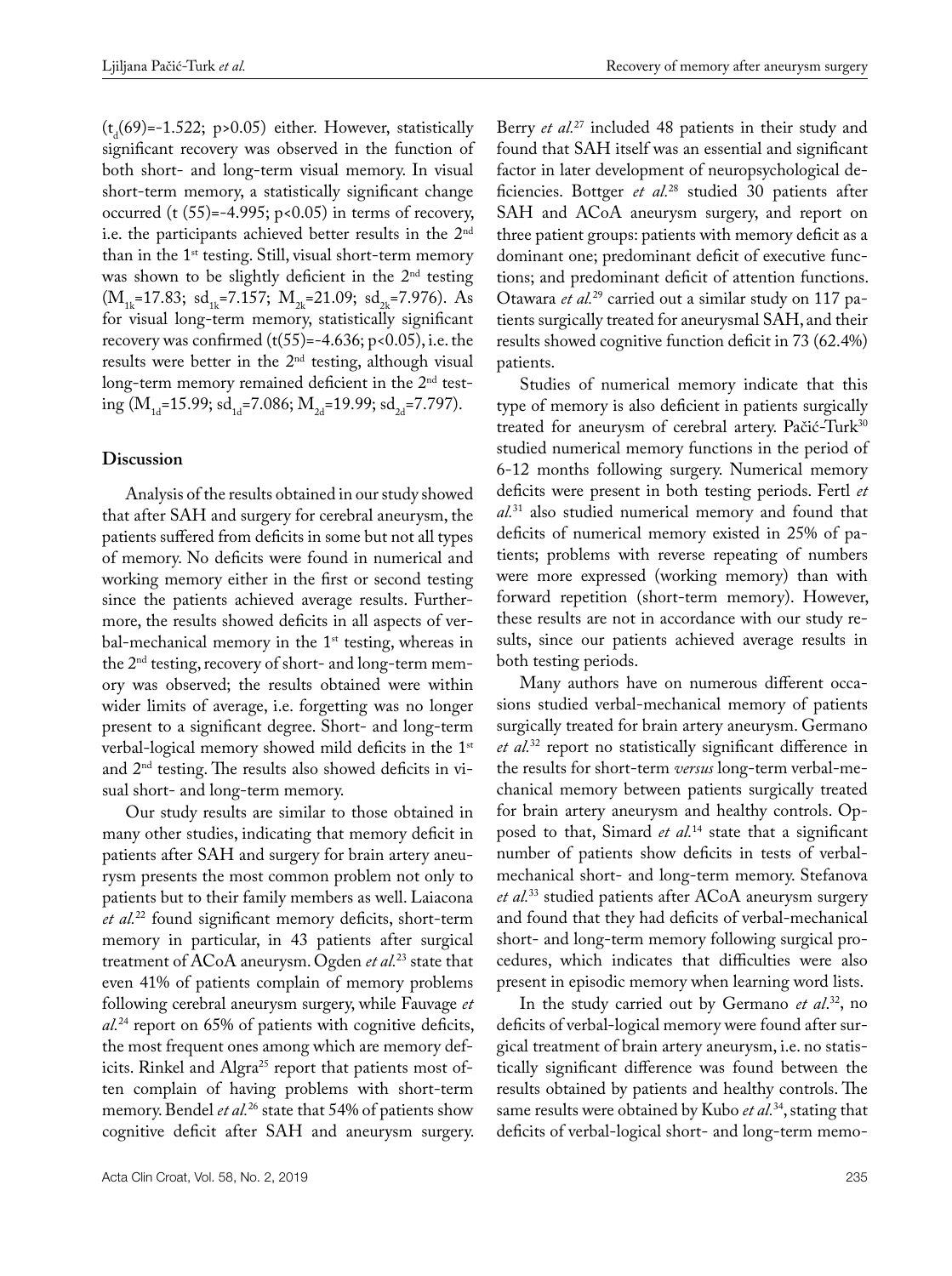ry were found in none of their study patients. However, our study results indicated that there was deficit in short- and long-term verbal-logical memory in both testing periods, which is opposed to the above studies. Yet, Hütter *et al.*<sup>35</sup> obtained similar results to those recorded in our study; they studied 28 patients at 1 to 13 days of early aneurysm surgery applying a relatively great number of neuropsychological tests confirming the existence of short- and long-term verbal-logical memory deficits. Fontanella *et al.*11 found that verballogical memory in patients surgically treated for brain artery aneurysm was statistically significantly worse than in healthy controls. Simard *et al.*14 also point out deficits in short- and long-term verbal-mechanical memory in patients surgically treated for brain artery aneurysm.

Similar to our study results of visual memory deficits, Cheng *et al.*36 report on patients having problems with visual reproduction, which might account for their poor results. Santiago-Ramajo *et al.*37 found deficits of visual memory in both Rey and Benton tests. Simard *et al.*14, like Diamond *et al.*38, also report on the same pattern, i.e. that both short- and long-term memory is deficient in these patients.

Our study results indicated statistically significant recovery to have occurred in verbal-mechanical longterm memory and visual short- and long-term memory, whereas no statistically significant recovery was observed with the passage of time for other types of memory investigated as part of our study. Numerical and working memory showed no deficits in the 1<sup>st</sup> and 2nd testing period, although statistically significant recovery in terms of better functioning was not found. In verbal-mechanical memory, no significant recovery of short-term memory occurred, although the results obtained in the  $2<sup>nd</sup>$  testing ranged within wider limits of normal and patients no longer presented significant deficits. Another statistically significant change was observed; namely, in the first trial of word reproduction during the second testing period, deficit was increased, i.e. at the beginning of learning during the second testing period, study participants reproduced a smaller number of words than in the  $1<sup>st</sup>$  testing.

Recovery after surgical treatment of aneurysm is a dynamic process. Hypothetical curve of recovery has not yet been established. Despite general opinion that after 6 months of the surgery, final outcome of recovery can be seen, there is evidence that with late rehabilitation, even many years after cerebral lesion, recovery can still be quite successful<sup>39</sup>. Many studies were dealing with analysis of memory functions with the passage of time. Ljunggren *et al.*10 report that despite satisfactory neurological recovery, patients still complain of cognitive and emotional functioning. Among 118 patients with satisfactory neurological recovery, a sample of 40 patients was selected and they were tested in a time period of 14 months to 7 years following surgery. Cognitive deficits were found, ranging from mild to more severe ones. Ogden *et al.*23 found that in a time span of 4 to 7 years following SAH and surgery, 41% of patients still had memory difficulties. Czepko *et al.*40 found cognitive deficits in a period longer than 5 years after surgical treatment of ACoA aneurysm in 43 patients, related mostly to short-term memory, psycho-motor speed and concentration. King *et al.*41 studied cognitive functions in patients following aneurysm surgery and again at 12 months of initial testing. They report on negative effects of SAH on cognitive functioning. The study carried out by Pačić-Turk<sup>30</sup> in 1996 included 32 patients, and the following functions were examined: general intellectual functioning, thinking, mnemonic functions, visual perception, visual-perceptual organization, perceptive-motor speed, and speech. The results showed that in 6-month period, significant deficits of all examined cognitive functions including memory still existed, and that there was a tendency toward spontaneous recovery with the passage of time, although recovery was statistically significant only for some functions. Recovery of different functions varied significantly, which was also observed in the present study results.

Ohue *et al*. 13 found deficits of verbal memory in patients surgically treated for brain artery aneurysm. The problem of verbal memory recovery was addressed by Haug *et al*. 12; their study results showed that verbal memory recovered 6 months after surgery, which is not in accordance with our study results. Cheng *et al.*<sup>36</sup> report that patients have problems with verbal fluency after surgery for brain artery aneurysm, which could be the reason why they reproduce a smaller number of words than supposedly memorized. Furthermore, deficits in verbal-mechanical and verbal-logical memory could also be explained by aneurysm location in brain hemispheres. As shown in Table 1, in our patients, most aneurysms were located in the left cerebral hemisphere, the one that is dominant for verbal functions. All of the above studies showed evidence for negative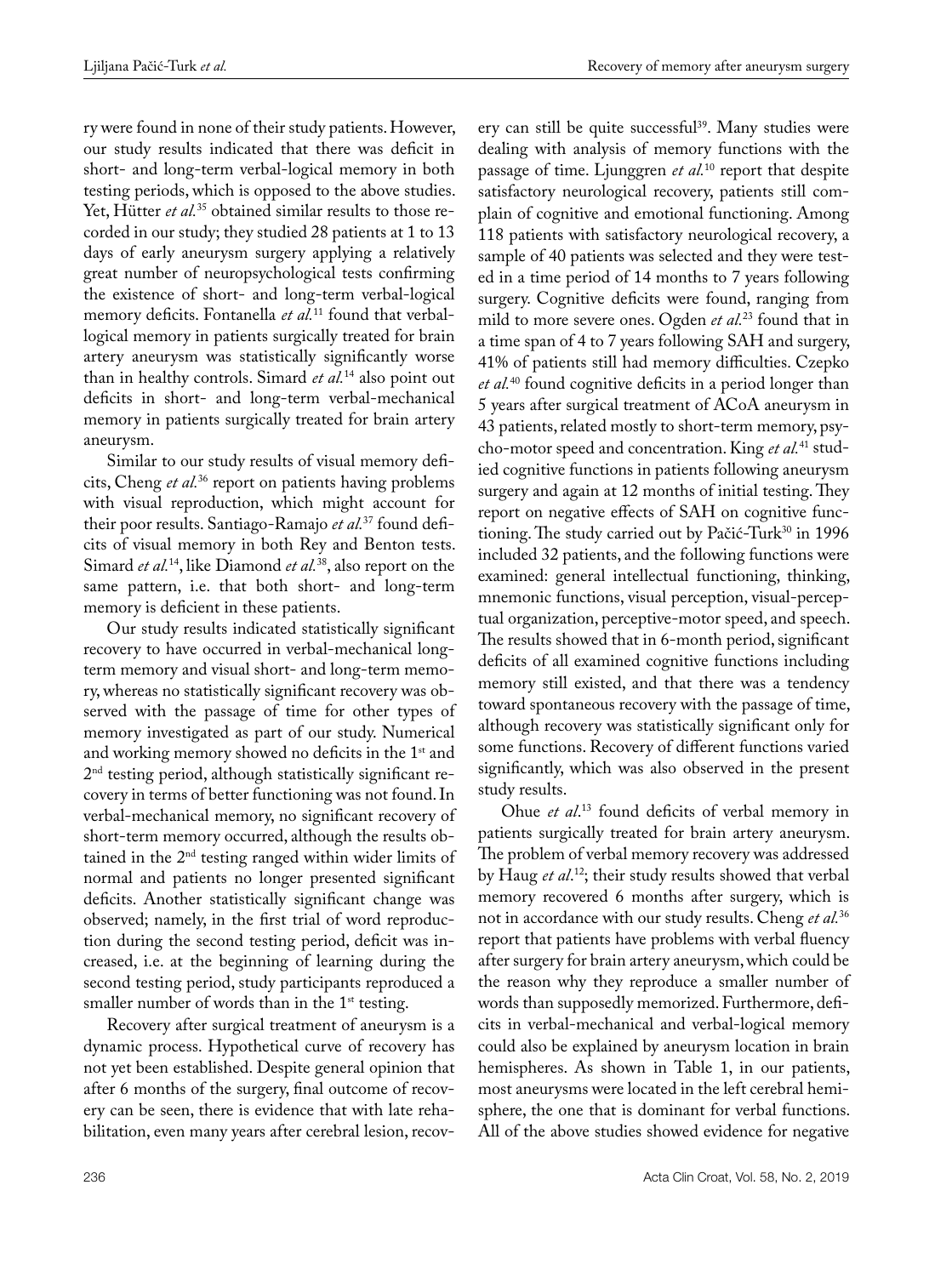effects of brain aneurysms on memory functions; hence, when more aneurysms are located in the left cerebral hemisphere, it is logical that they will negatively affect verbal functions and therefore also the functions of verbal memory.

Another possible explanation of poorer recovery of memory functions with time than expected could be found in the study carried out by Pačić-Turk *et al.*42, who investigated personality changes in patients following surgery for brain artery aneurysm. In the second period, the majority of patients experienced more pronounced reactive changes in terms of increased anxiety, hypersensitivity, paranoid and aggressive tendencies, all of which significantly influence the functions of attention, concentration and memory<sup>20</sup>. The fact is that many patients suffering from brain lesions experience emotional disorders that affect their everyday living, anxiety and depression being among the most common ones. Anxiety leads to distraction and concentration difficulties, while depression results in the lack of interest and decreased arousal. In combination with mood changes, they all affect performance in many neuropsychological tests, including memory tests<sup>32</sup>.

Our study obviously had its limitations. The first to note was a small sample and unequal proportion of age groups and male and female study participants, as well as unequal number of aneurysms with regard to their location in the left or right cerebral hemisphere. It is also possible that memory deficits and recovery were affected by factors that were not taken into consideration but could have affected patient ability to solve test items and their cognitive function in general, such as type of surgery, presence and size of SAH, time span from surgery to neuropsychological testing, compliance with physician's instructions, cognitive rehabilitation, family support, etc.

In conclusion, in the first testing carried out up to 11 months after surgical treatment of cerebral artery aneurysm, the following memory deficits were found: (1) verbal-mechanical (capacity, learning curve, shortand long-term); (2) verbal-logical (short- and longterm); and (3) visual (short- and long-term). Regarding the measurements of numerical and working memory, our study participants achieved average results. In the second testing carried out 12 to 48 months following surgery, deficits of verbal-logical and visual memory were still present. In the second testing peri-

od, deficits of capacity and learning curve in the test of verbal-mechanical learning and memorizing still persisted, but the results for short- and long-term memory were found within wider ranges of normal. Our study participants continued to achieve average results for the parameters of numerical and working memory. With regard to the issue of memory recovery with the passage of time, statistically significant recovery was found in visual short- and long-term memory; study participants achieved much better results during the second testing period, particularly in terms of having only mild deficits. Long-term verbal-mechanical memory also improved with the achieved results ranging within wider limits of normal.

#### **References**

- 1. Grbavac Ž. Neurologija. Zagreb: Sagena, 1992. (in Croatian)
- 2. Phillips L, Whisnant J, O'Fallon M, Sundt, T. The unchanging pattern of subarachnoid hemorrhage in a community. J Neurol. 1980;30:1034-40. DOI: https://doi.org/10.1212/WNL.30.10.1034
- 3. Gavranić A, Šimić H, Škoro I, Stanković B, Rotim K, Kolić Z. Subarahnoidalno krvarenje. Medicina Fluminensis. 2011;47: 143-56. (in Croatian)
- 4. Halligan PW, Kischka U, Marshall JC. Handbook of Clinical Neuropsychology. New York: Oxford University Press, 2003. DOI:10.1093/acprof:oso/9780199234110.001.0001
- 5. Pačić-Turk Lj, Kostović-Srzentić M. Klinička neuropsihologija. Zagreb: Zdravstveno veleučilište, 2011. (in Croatian)
- 6. Galić S. Neuropsihologijska procjena. Jastrebarsko: Naklada Slap, 2002. (in Croatian)
- 7. Stenhouse LM, Knight RG, Longmore BE, Bishara SN. Long-term cognitive deficits in patients after surgery on aneurysms of the anterior communicating artery. J Neurol Neurosurg Psychiatry. 1991;54:909-14. DOI [10.1136/jnnp.54.10.909](https://doi.org/10.1136/jnnp.54.10.909)
- 8. Okawa M, Maeda S, Nukui H, Kawafuchi J. Psychiatric symptoms in ruptured anterior communicating aneurysms: social prognosis. Acta Psychiatr Scand. 1980;61:306-12. https://doi. org/10.1111/j.1600-0447.1980.tb00583.x
- 9. DeLuca J, Diamond BJ. Anterior communicating artery aneurysm: a review of neuroanatomical and neuropsychological sequelae. J Clin Exp Neuropsychol. 1995;17:100-21. https://doi. org/10.1080/13803399508406586
- 10. Ljunggren B, Sonesson B, Saveland H, Brandt L. Cognitive impairment and adjustment in patients without neurologic deficits after aneurysmal SAH and early operation. J Neurosurg. 1985;62:673-9. DOI:[10.3171/jns.1985.62.5.0673](https://doi.org/10.3171/jns.1985.62.5.0673)
- 11. Fontanella M, Perozzo P, Ursone R, Garbossa D, Bergui M. Neuropsychological assessment after microsurgical clipping or endovascular treatment for anterior communicating artery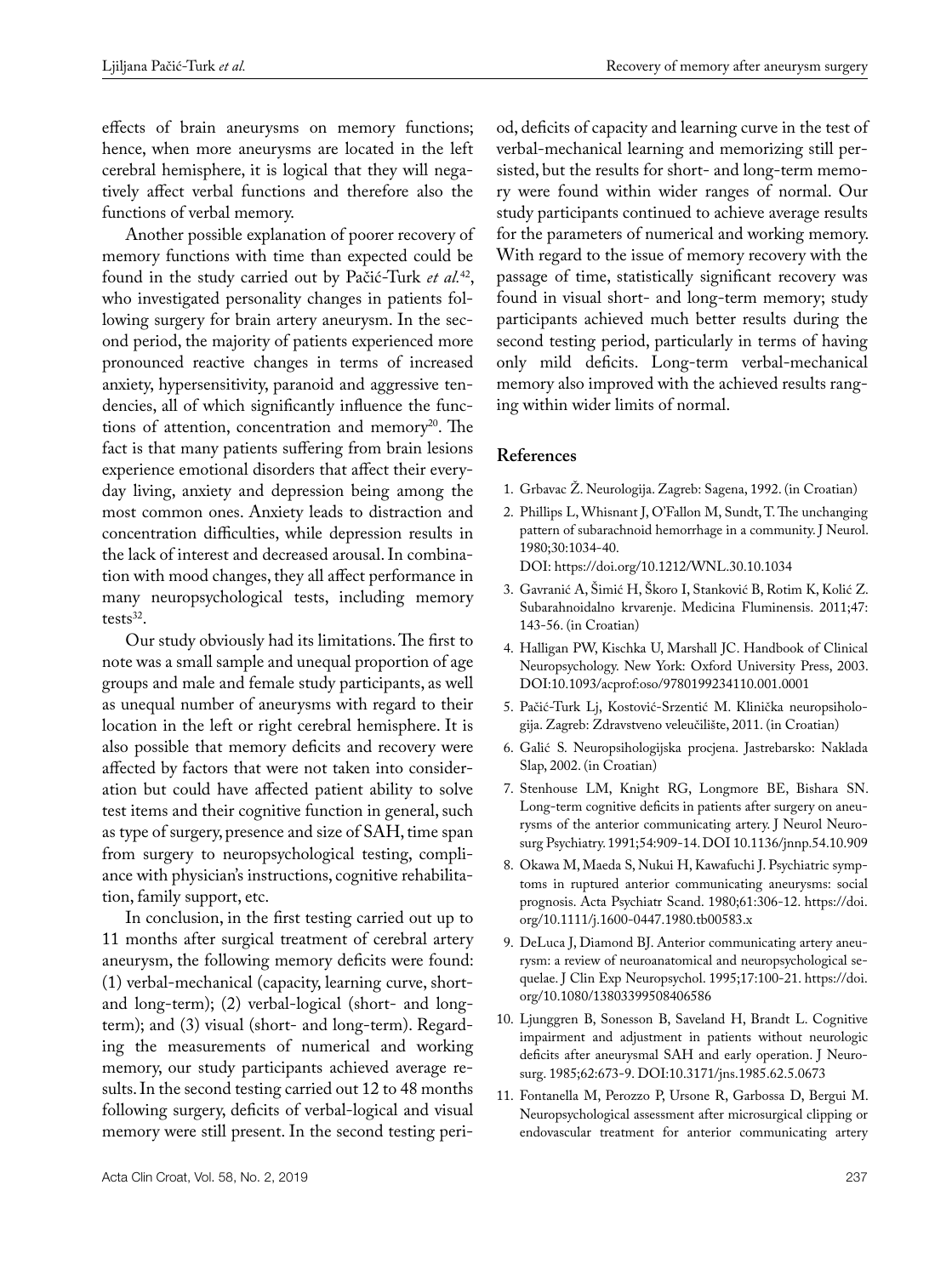aneurysm. Acta Neurochir. 2003;145:867-72. DOI[:10.1007/](https://doi.org/10.1007/s00701-003-0111-5) [s00701-003-0111-5](https://doi.org/10.1007/s00701-003-0111-5)

- 12. Haug T, Sorteberg A, Lindegaard KF, Lundar T, Finset, A. Cognitive outcome after aneurysmal subarachnoid hemorrhage: time course of recovery and relationship to clinical, radiological, and management parameters. Neurosurgery. 2007; 60:649-57. DOI:[10.1227/01.NEU.0000255414.70807.A0](https://doi.org/10.1227/01.NEU.0000255414.70807.A0)
- 13. Ohue S, Oka Y, Kumon Y, Ohta S, Sakaki S, Hatakeyama T, Shiraishi T, Takeda S, Ohnishi T. Importance of neuropsychological evaluation after surgery in patients with unruptured cerebral aneurysms. Surg Neurol. 2003;59:269-76.
- 14. Simard S, Rouleau I, Brosseau J, Laframboise M, Bojanowsky M. Impact of executive dysfunctions on episodic memory abilities in patients with ruptured aneurysm of the anterior communicating artery. Brain Cognition. 2003;53:354-8.
- 15. Tooth CL, Tindale WB, Hadjivassiliou M, Romanovski CA, Hunt E, Pantke R, Sagar HJ, Mayes AR. Subcortical hypoperfusion following surgery for aneurysmal subarachnoid haemorrhage: implications for cognitive performance. Behav Neurol. 2000;12:39-51.
- 16. Ørbo M, Waterloo K, Egge A, Isaksen J, Ingebrigtsen T, Romner B. Predictors for cognitive impairment one year after surgery for aneurysmal subarachnoid hemorrhage. J Neurol. 2008;255:1770-6. doi: [10.1007/s00415-008-0047-z.](http://dx.doi.org/10.1007/s00415-008-0047-z)
- 17. Al-Khindi T, MacDonald RL, Schweizer TA. Cognitive and functional outcome after aneurysmal subarachnoid hemorrhage. Stroke. 2010;41:519-36. DOI[:10.1161/STROKEAHA.](https://doi.org/10.1161/STROKEAHA.110.581975) [110.581975](https://doi.org/10.1161/STROKEAHA.110.581975)
- 18. Bernadini GL, Mayer SA. Subarachnoid hemorrhage: clinical presentation and neuropsychological outcome. Medical Update for Psychiatrists. 1995;3:71-6.
- 19. Otawara Y, Ogasawara K, Ogawa A, Yamadate K. Cognitive function before and after surgery in patients with unruptured intracranial aneurysm. Stroke. 2005;36:142-3. [https://doi.org/](https://doi.org/10.1161/01.STR.0000149925.36914.4e) [10.1161/01.STR.0000149925.36914.4e](https://doi.org/10.1161/01.STR.0000149925.36914.4e)
- 20. Lezak MD. Neuropsychological Assessment. New York: Oxford University Press, 1995.
- 21. Meyers JE, Meyers KR. Rey Complex Figure Test and Recognition Trial. Odessa, FL, USA: Psychological Assessment Resources, 1995.
- 22. Laiacona M, DeSantis A, Barabarotto R, Basso A, Spagnoli D, Capitani E. Neuropsychological follow-up of patients operated for aneurysms of anterior communicating artery. Cortex. 1989; 25;267-73.
- 23. Ogden JA, Utley T, Mee EW. Neurological and psychosocial outcome 4 to 7 years after subarachnoid hemorrhage. Neurosurgery. 1997;41:25-34.
- 24. Fauvage B, Canet C, Coppo F, Jacquot C, Payen, JF. Long-term outcome of patients after aneurysmal SAH. Ann Fr Anesth Reanim. 2007;26:959-64.
- 25. Rinkel GJE, Algra A. Long-term outcomes of patients with aneurysmal subarachnoid haemorrhage. Neurology. 2011;10: 349-56. DOI:[10.1016/S1474-4422\(11\)70017-5](https://doi.org/10.1016/S1474-4422(11)70017-5)
- 26. Bendel P, Koivisto T, Niskanen E, Könönen M, Äikiä M, Hanninen T, Koskenkorva P, Vanninen R. Brain atrophy and neuropsychological outcome after treatment of ruptured anterior cerebral artery aneurysms: a voxet-based morphometric study. Neuroradiology. 2009;51:711-22. DOI[:10.1007/](https://doi.org/10.1007/s00234-009-0552-5) [s00234-009-0552-5](https://doi.org/10.1007/s00234-009-0552-5)
- 27. Berry E, Jones RA, West CG, Brown JD. Outcome of subarachnoid hemorrhage. An analysis of surgical variables, cognitive and emotional sequelae related to SPECT scanning. Br J Neurosurg. 1999;11:378-87. https://doi.org/10.1080/ 02688699745853
- 28. Bottger S, Prosiegel M, Steiger HJ, Yassouridis A. Neurobehavioral disturbances, rehabilitation outcome and lesion site in patients after rupture and repair of anterior communicating artery aneurysm. J Neurol Neurosurg Psychiatry. 1998;65: 93-102. DOI:[10.1136/jnnp.65.1.93](https://doi.org/10.1136/jnnp.65.1.93)
- 29. Otawara Y, Ogasawara K, Kubo Y, Kashimura H, Ogawa A, Yamadate K. Comparison of postoperative cognitive function in patients undergoing surgery for ruptured and unruptured intracranial aneurysm. Surg Neurol. 2009;72:592-5. DOI: [10.1016/j.surneu.2009.06.016](https://doi.org/10.1016/j.surneu.2009.06.016)
- 30. Pačić-Turk Lj. Neuropsihologijski deficiti i promjene ličnosti nakon operacije aneurizme moždanih arterija. MS thesis. Zagreb: School of Medicine, University of Zagreb, 1996. (in Croatian)
- 31. Fertl E, Killer M, Eder H, Linzmayer L, Richling B, Au E. Long-term functional effects of aneurysmal subarachnoid haemorrhage with special emphasis on the patient's view. Acta Neurochirurg. 1999;141:571-7.
- 32. Germano A, Caruso G, Caffo M, Cacciola F, Belvedere M, Tisano A, Raffaele M, Tomasello F. Does subarachnoid blood extravasation *per se* induce long-term neuropsychological and cognitive alterations? Acta Neurochirurg. 1998;140:805-12.
- 33. Stefanova ED, Kostić VS, Ziropadja Lj, Marković M, Očić G. Serial position learning effects in patients with aneurysms of anterior communicating artery. J Clin Exp Neuropsychol. 2002;24:687-94.
- 34. Kubo Y, Ogasawara K, Kashimura H, Otawara Y, Kakino S, Sugawara A, Ogawa A. Cognitive function and anxiety before and after surgery for asymptomatic unruptured intracranial aneurysms in elderly patients. World Neurosurg. 2010;73: 350-3. DOI:[10.1016/j.wneu.2010.01.001](https://doi.org/10.1016/j.wneu.2010.01.001)
- 35. Hütter BO, Gilsbach JM, Kreitschmann I. Quality of life and cognitive deficits after subarachnoid haemorrhage. Br J Neurosurg. 1995;9:465-75.
- 36. Cheng H, Shi J, Zhou M. Cognitive assessment in Chinese patients with aneurysmal subarachnoid hemorrhage. Behav Neurol. 2006;17:117-20.
- 37. Santiago-Ramajo S, Katati MJ, Perez-Garcia M, Coin-Meijas MA,Vilar-Lopez R, Caracuel-Romero A, Arjona-Moron V. Neuropsychological evaluation of the treatments applied to intracranial aneurysms in a Spanish sample. J Clin Exp Neuropsychol. 2007;29:634-41. DOI: 10.1080/13803390600879024